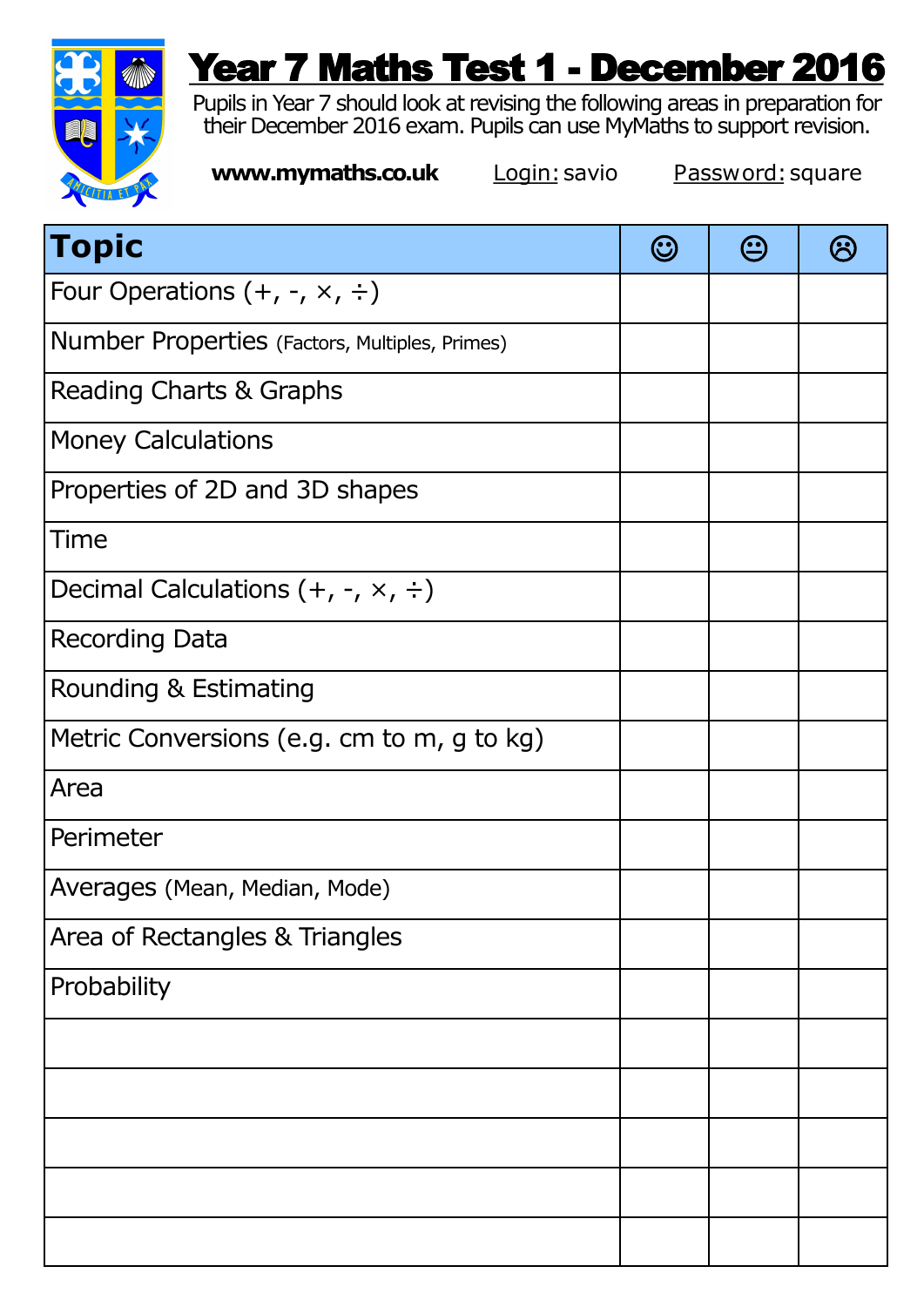

## Year 8 Maths Test 1 - December 2016

Pupils in Year 7 should look at revising the following areas in preparation for their December 2016 exam. Pupils can use MyMaths to support revision.

**www.mymaths.co.uk Login:** savio **Password:** square

| <b>Topic</b>                                      | $\bm{\odot}$ | $\bm \odot$ |  |
|---------------------------------------------------|--------------|-------------|--|
| <b>Negative Numbers</b>                           |              |             |  |
| <b>Writing Expressions</b>                        |              |             |  |
| Simplifying Expressions                           |              |             |  |
| <b>Solving Equations</b>                          |              |             |  |
| Angle Properties                                  |              |             |  |
| Averages (Mean, Median, Mode)                     |              |             |  |
| <b>Reading Pie Charts</b>                         |              |             |  |
| <b>Order of Operations</b>                        |              |             |  |
| Multi-Operation Problems $(+, -, \times, \div)$   |              |             |  |
| Substitution                                      |              |             |  |
| Number Sequences (including n <sup>th</sup> term) |              |             |  |
| Expanding a Bracket                               |              |             |  |
| <b>Prime Factorisation</b>                        |              |             |  |
| Highest Common Factor / Lowest Common Multiple    |              |             |  |
| Volume of a Cuboid                                |              |             |  |
| Area of Rectangles & Triangles                    |              |             |  |
| Estimation                                        |              |             |  |
|                                                   |              |             |  |
|                                                   |              |             |  |
|                                                   |              |             |  |